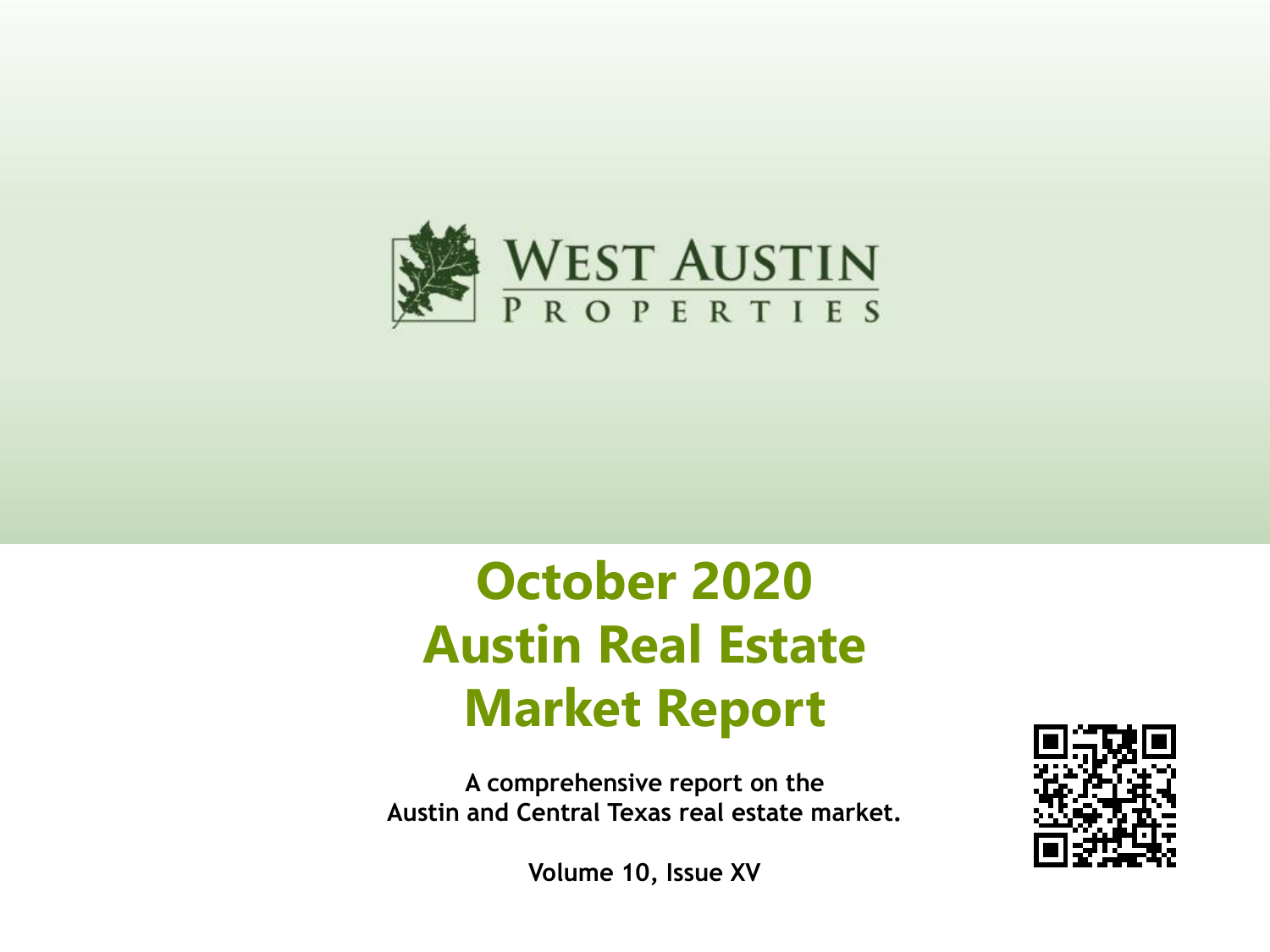#### **Year to Date Sales – October 2020**

1



Total year to date sales have steadily increased every year since 2012 . Sales to date are reflecting a continuous growing demand as more people move into the Austin area, interest rates remain low, and the recent impact of the quarantine.

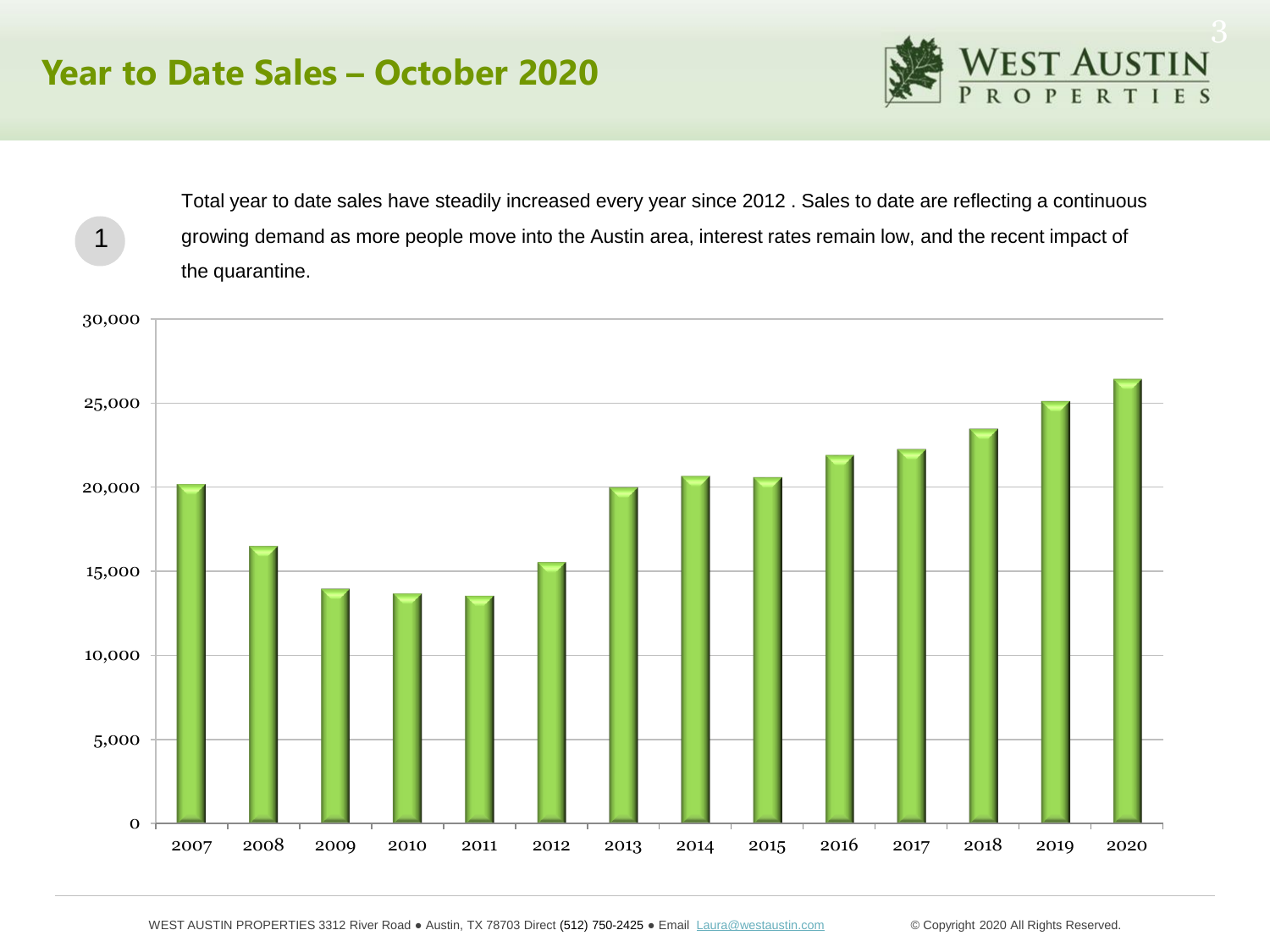### **Homes Sold per Month – September 2020**

2



The chart below follows the trends of numbers of homes sold during any given month. Last month there were 3,657 homes sold in Austin, Texas. This represents a 38.94% increase in homes sold last month compared to one year ago.

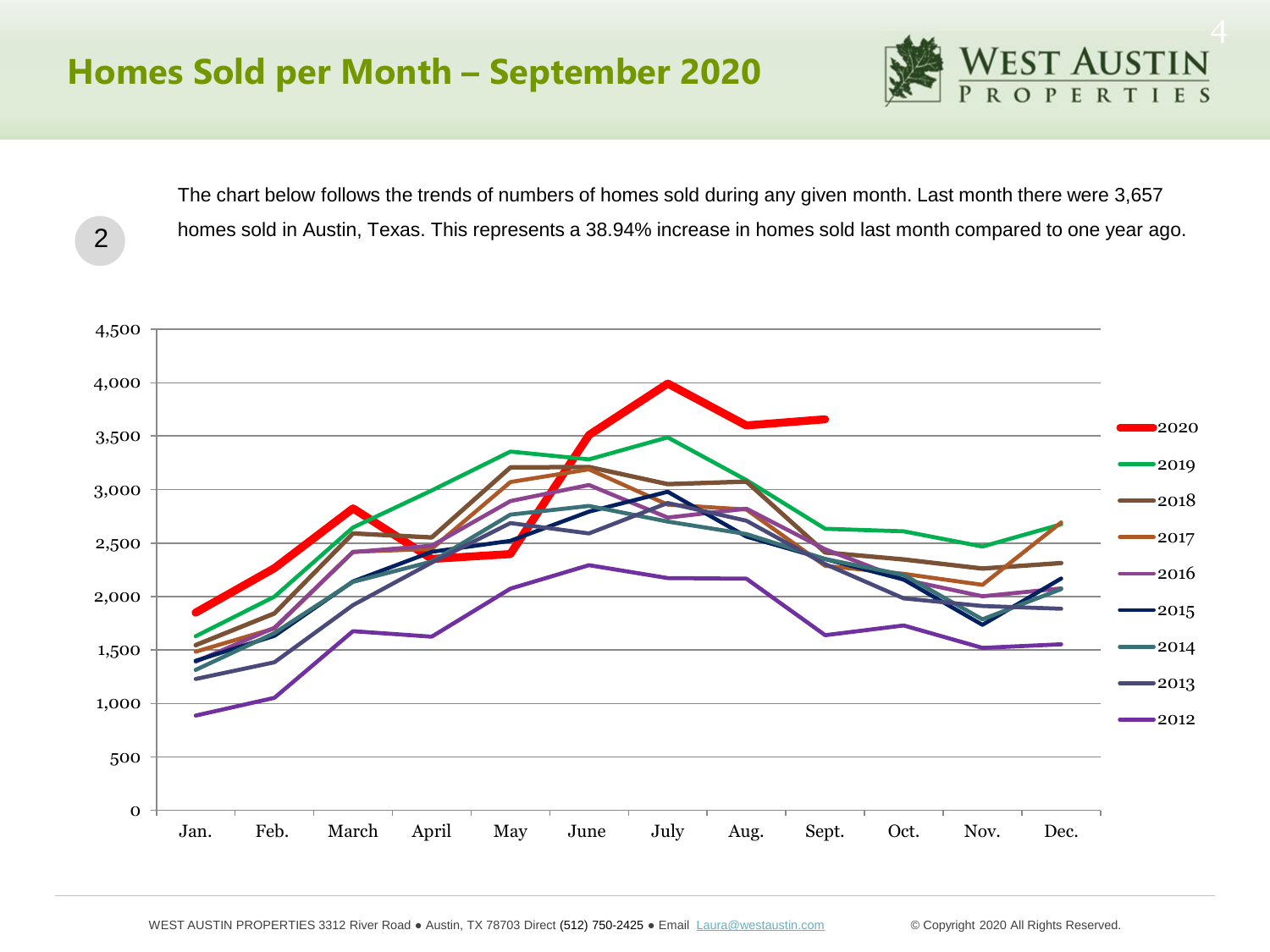

The chart below tracks the number of Pending Sales in the market. These are homes that are Under Contract that have yet to close. This month there are, 5,004 homes Pending in Austin, Texas.

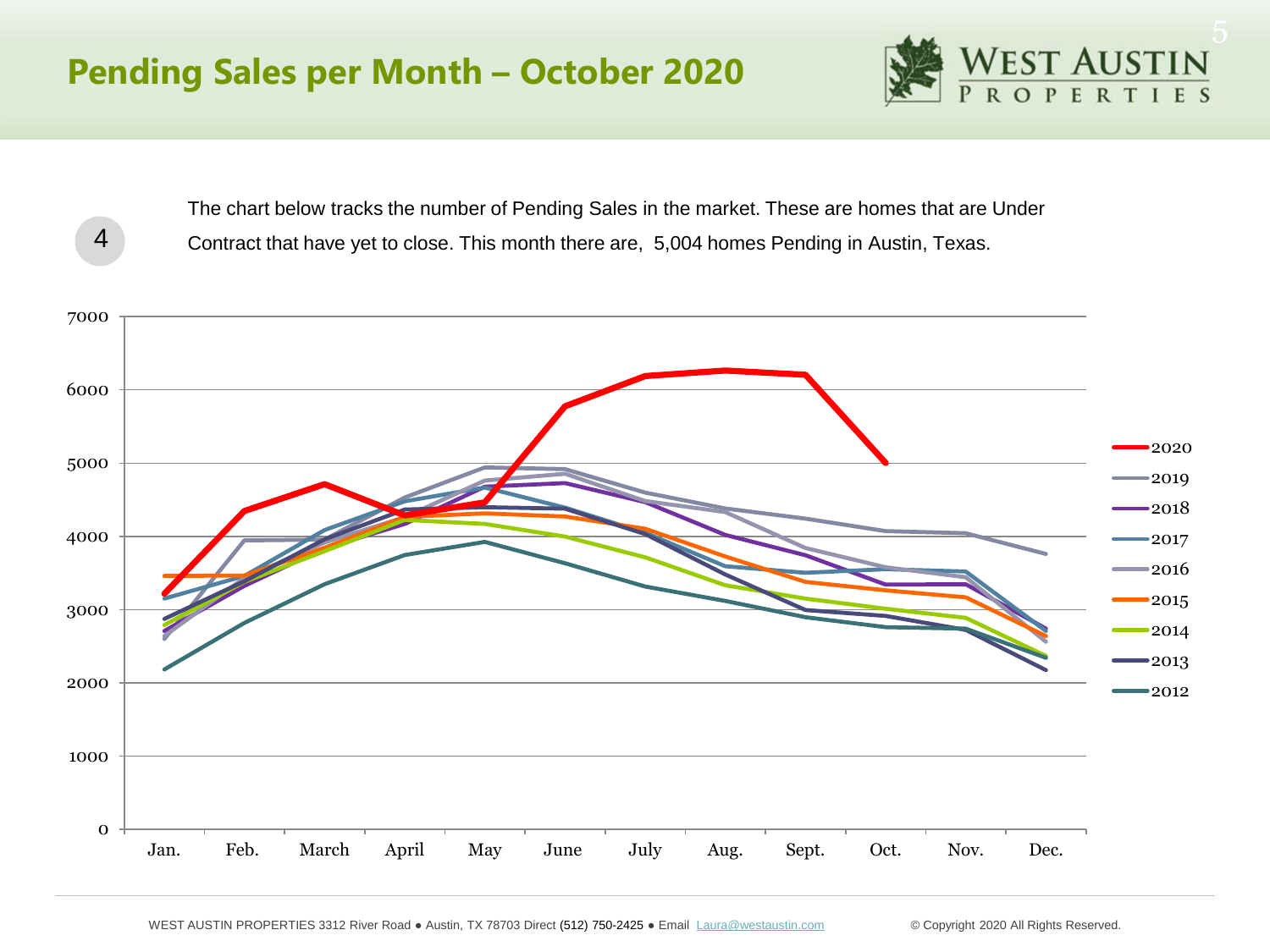# **Home Sales by Price Band-October 2020**

5



Overall we are in an Extreme Seller's Market with 1.00 month of inventory. On average, home prices are showing High Appreciation for the year. However, the Market is different based on demand and the number of homes for sale in each price range. Homes valued under \$3,000,000 are in an Extreme Seller's Market.

| <b>Price Range</b>       | # of Solds | <b>Active Listings</b>        | <b>Months of</b><br>Inventory | Sold % of List               | <b>Market</b>                     |  |
|--------------------------|------------|-------------------------------|-------------------------------|------------------------------|-----------------------------------|--|
| \$0-\$200k               | 169        | 152                           | 0.90                          | 97.00%                       | <b>Extreme Sellers Market</b>     |  |
| \$200-\$300k             | 1109       | 780                           | 0.70                          | 102.00%                      | <b>Extreme Sellers Market</b>     |  |
| \$300-\$400k             | 926        | 802                           | 0.87                          | 101.00%                      | <b>Extreme Sellers Market</b>     |  |
| \$400k-\$500k            | 516        | 492                           | 0.95                          | 101.00%                      | <b>Extreme Sellers Market</b>     |  |
| \$500-\$600k             | 292        | 297                           | 1.02                          | 100.00%                      | <b>Extreme Sellers Market</b>     |  |
| \$600-\$700k             | 180        | 241                           | 1.34                          | 100.00%                      | <b>Extreme Sellers Market</b>     |  |
| \$700-\$800k             | 105        | 187                           | 1.78                          | 100.00%                      | <b>Extreme Sellers Market</b>     |  |
| \$800-\$900k             | 87         | 79                            | 0.91                          | 99.00%                       | <b>Extreme Sellers Market</b>     |  |
| \$900-\$1M               | 50         | 77                            | 1.54                          | 98.00%                       | <b>Extreme Sellers Market</b>     |  |
| $$1-$2M$                 | 173        | 312                           | 1.80                          | 97.00%                       | <b>Extreme Sellers Market</b>     |  |
| \$2-\$3M                 | 33         | 118                           | 3.58                          | 97.00%                       | <b>Normal Seller's market</b>     |  |
| \$3-\$4M                 | 7          | 41                            | 5.86                          | 96.00%                       | <b>Normal Seller's market</b>     |  |
| \$4M<                    | 2          | 72                            | 36.00                         | 94.00%                       | <b>Extreme Buyer's Market</b>     |  |
| <b>Overall MKT</b>       | 3649       | 3650                          | 1.00                          | 98.62%                       | <b>Extreme Sellers Market</b>     |  |
| 12+ Months of Inventory  |            | <b>Extreme Buyer's Market</b> |                               |                              | <b>High Depreciation</b>          |  |
| 9-12 Months of Inventory |            | <b>Normal Buyer's Market</b>  |                               |                              | <b>Moderate Depreciation</b>      |  |
| 6-9 Months of Inventory  |            | <b>Balanced Market</b>        |                               |                              | <b>Flat/Moderate Depreciation</b> |  |
| 3-6 Months of Inventory  |            | <b>Normal Seller's Market</b> |                               | <b>Moderate Appreciation</b> |                                   |  |
| 0-3 Months of Inventory  |            | <b>Extreme Sellers Market</b> |                               | <b>High Appreciation</b>     |                                   |  |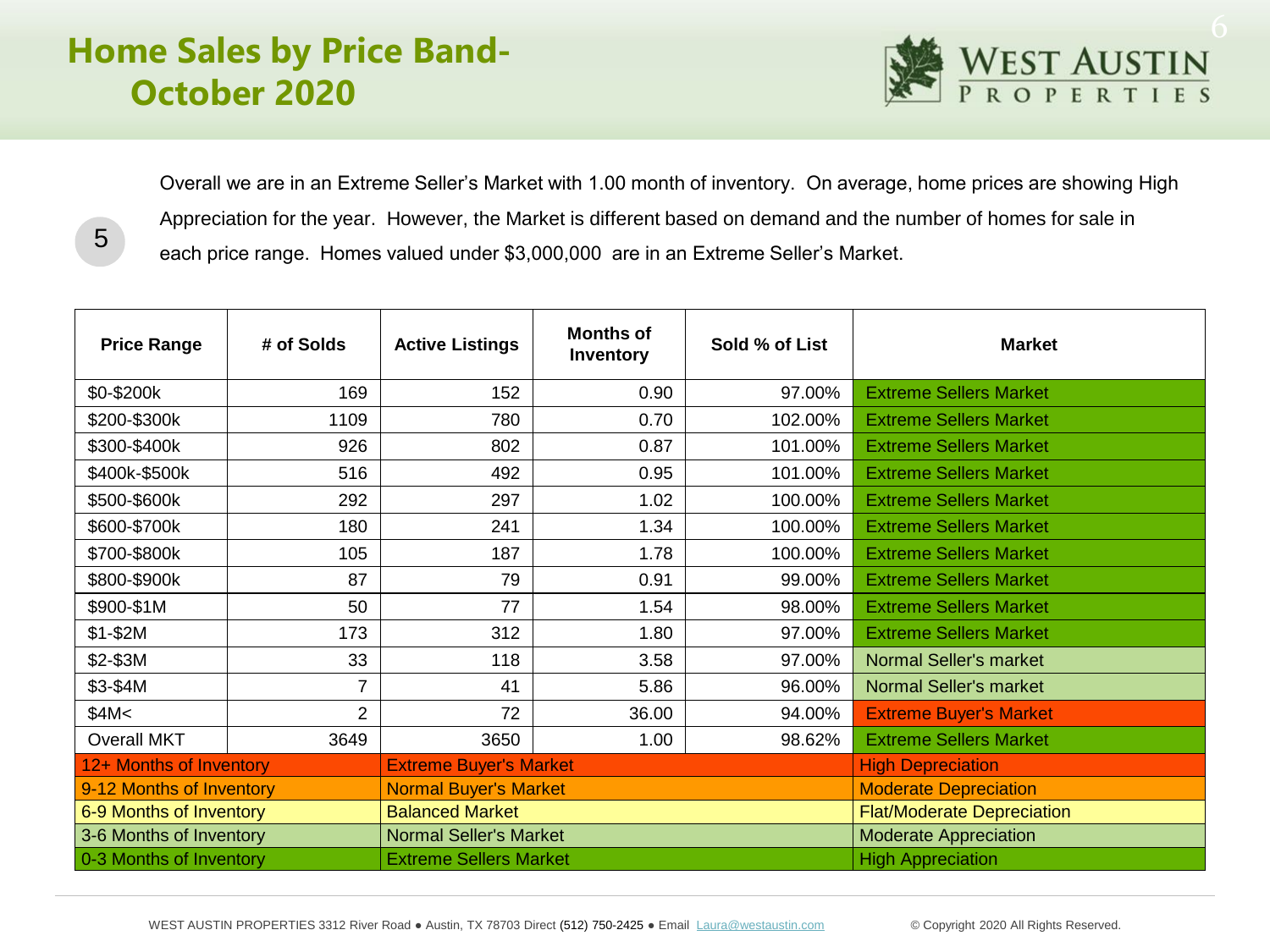### **Homes For Sale – October 2020**



3

The chart below follows the trends of the number of homes for sale during any given month. At the beginning of September there were 3,700 homes for sale in Austin, Texas. **There are 52.16% LESS homes for sale than last year at this time.** 

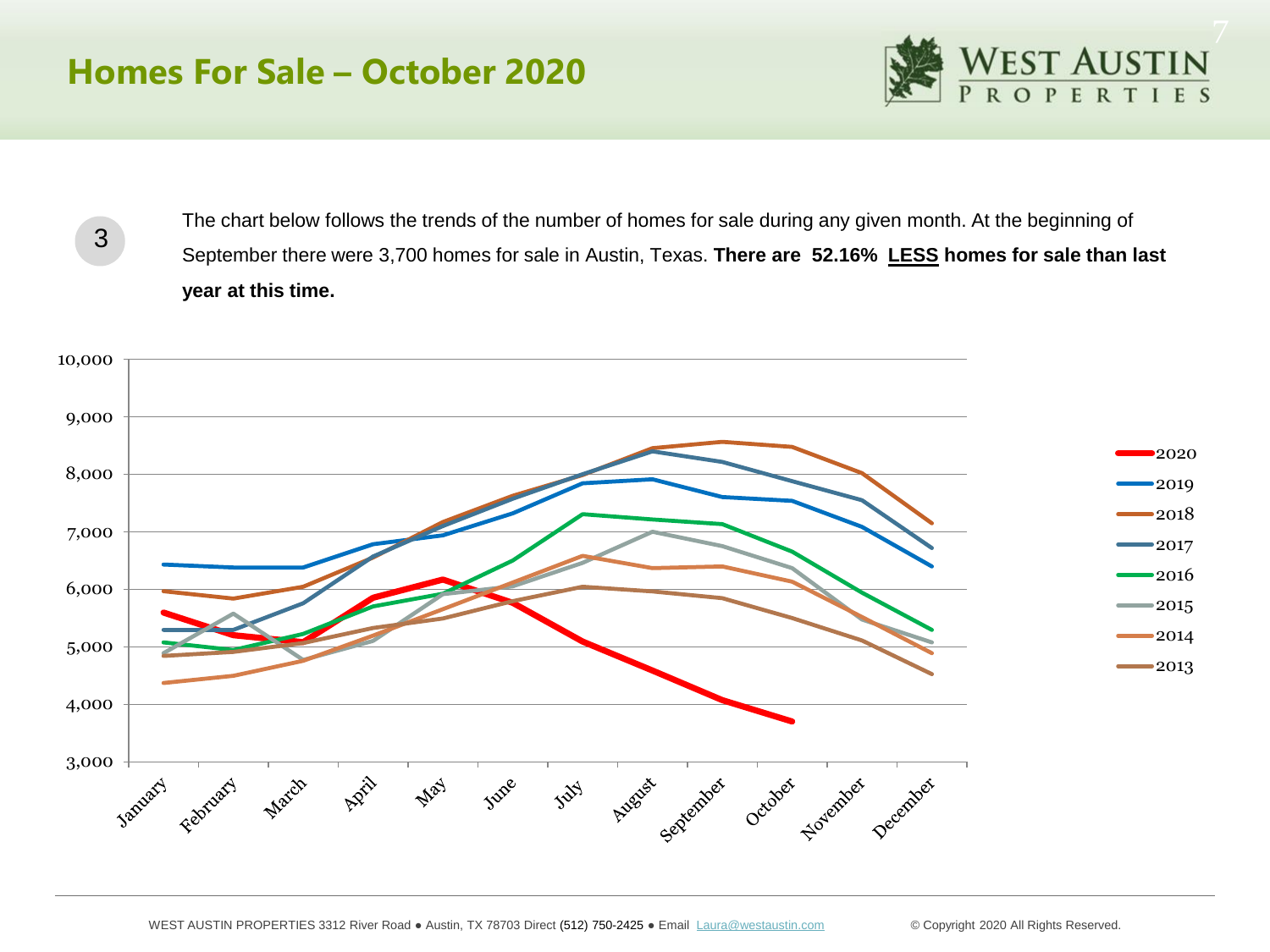# **Home Sales by Zip Code-September 2020**



| <b>Zip Code</b>          | # of<br><b>Solds</b> | <b>Active</b><br>Listings     | <b>Months of</b><br>Inventory | <b>Median Sales price</b>     | Sold % of List               | <b>Avg DOM</b>                    |  |
|--------------------------|----------------------|-------------------------------|-------------------------------|-------------------------------|------------------------------|-----------------------------------|--|
| 78701                    | 25                   | 201                           | 8.04                          | \$<br>530,000                 | 97.00%                       | 87                                |  |
| 78703                    | 23                   | 50                            | 2.17                          | \$<br>1,357,000               | 96.00%                       | 43                                |  |
| 78704                    | 52                   | 104                           | 2.00                          | \$<br>1,000,000               | 99.00%                       | 34                                |  |
| 78705                    |                      | 6                             |                               | \$                            | %                            |                                   |  |
| 78717                    | 41                   | 14                            | 0.34                          | \$<br>435,750                 | 101.00%                      | 19                                |  |
| 78722                    | 6                    | 8                             | 1.33                          | \$<br>481,145                 | 102.00%                      | 6                                 |  |
| 78723                    | 35                   | 26                            | 0.74                          | \$<br>465,500                 | 100.00%                      | 9                                 |  |
| 78727                    | 36                   | 20                            | 0.56                          | \$<br>407,443                 | 100.00%                      | 21                                |  |
| 78730                    | 13                   | 17                            | 1.31                          | \$<br>1,385,000               | 97.00%                       | 30                                |  |
| 78731                    | 34                   | 39                            | 1.15                          | \$<br>997,500                 | 100.00%                      | 33                                |  |
| 78732                    | 36                   | 25                            | 0.69                          | \$<br>679,000                 | 100.00%                      | 20                                |  |
| 78733                    | 14                   | 16                            | 1.14                          | \$<br>818,500                 | 97.00%                       | 32                                |  |
| 78734                    | 50                   | 52                            | 1.04                          | \$<br>675,000                 | 99.00%                       | 55                                |  |
| 78735                    | 29                   | 27                            | 0.93                          | \$<br>850,000                 | 99.00%                       | 54                                |  |
| 78738                    | 100                  | 91                            | 0.91                          | \$<br>652,250                 | 99.00%                       | 55                                |  |
| 78739                    | 28                   | 6                             | 0.21                          | \$<br>580,000                 | 103.00%                      | 12                                |  |
| 78746                    | 32                   | 62                            | 1.94                          | \$<br>1,617,500               | 97.00%                       | 32                                |  |
| 78749                    | 49                   | 20                            | 0.41                          | \$<br>435,000                 | 102.00%                      | 12                                |  |
| 78750                    | 34                   | 15                            | 0.44                          | \$<br>489,000                 | 101.00%                      | 26                                |  |
| 78751                    | 17                   | 20                            | 1.18                          | \$<br>500,000                 | 103.00%                      | 8                                 |  |
| 78757                    | 38                   | 25                            | 0.66                          | \$<br>626,500                 | 101.00%                      | 21                                |  |
| 78758                    | 21                   | 19                            | 0.90                          | \$<br>419,900                 | 100.00%                      | 21                                |  |
| 78759                    | 23                   | 23                            | 1.00                          | \$<br>628,500                 | 100.00%                      | 13                                |  |
| 78613                    | 120                  | 41                            | 0.34                          | \$<br>386,000                 | 101.00%                      | 25                                |  |
| 12+ Months of Inventory  |                      |                               |                               | <b>Extreme Buyer's Market</b> | <b>High Depreciation</b>     |                                   |  |
| 9-12 Months of Inventory |                      | <b>Normal Buyer's Market</b>  |                               |                               | <b>Moderate Depreciation</b> |                                   |  |
| 6-9 Months of Inventory  |                      |                               | <b>Balanced Market</b>        |                               |                              | <b>Flat/Moderate Depreciation</b> |  |
| 3-6 Months of Inventory  |                      | <b>Normal Seller's Market</b> |                               |                               | <b>Moderate Appreciation</b> |                                   |  |
| 0-3 Months of Inventory  |                      | <b>Extreme Sellers Market</b> |                               |                               | <b>High Appreciation</b>     |                                   |  |

WEST AUSTIN PROPERTIES 3312 River Road · Austin, TX 78703 Direct (512) 750-2425 · Email [Laura@westaustin.com](mailto:Laura@westaustin.com) © Copyright 2020 All Rights Reserved.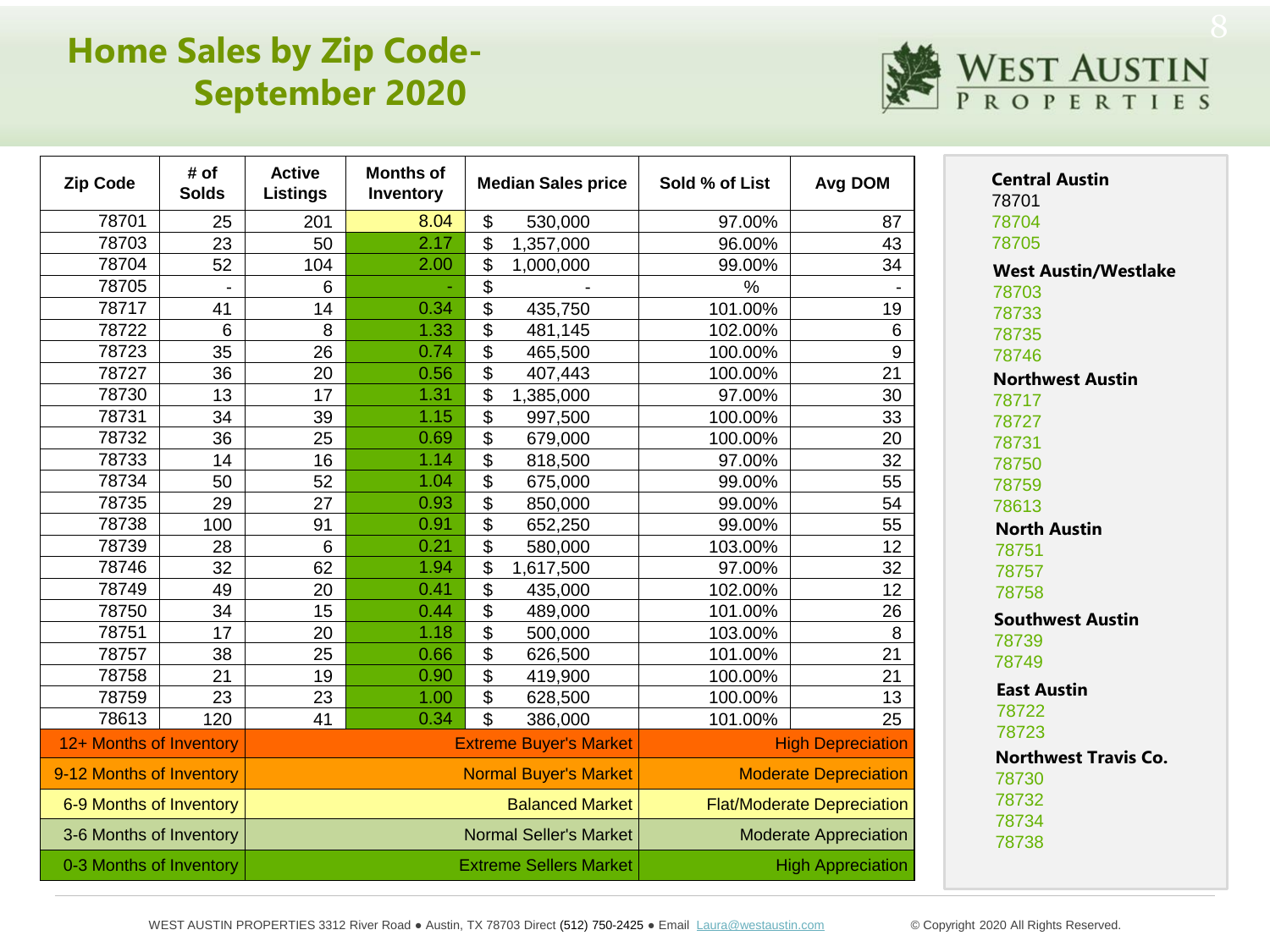#### **Absorption Rate: Months of Inventory in Austin 2012-2020**



The **Absorption Rate**, also called "Months of Inventory," is the best indicator of how fast or slow home values are moving up or down. The formula is the number of homes on the market divided by the number of homes sold in the prior month. With 6 to 9 months of inventory, the market is called Balanced, and home values remain stable with slight decreases or increases possible. Below 6 months is called a **Seller's Market**, as home prices slightly increase due to demand.

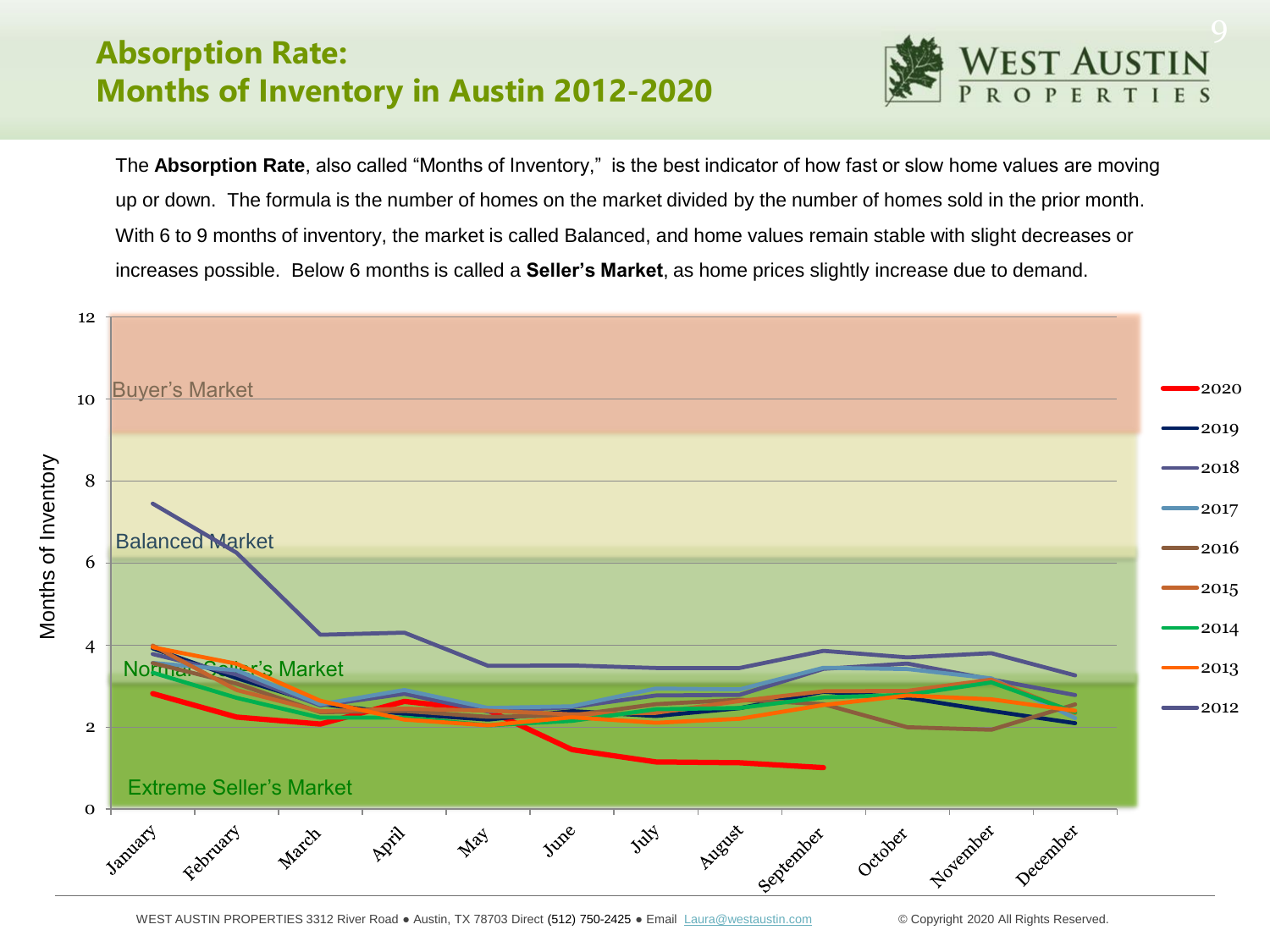# **Mortgage Rates - 19 Year Summary**



We monitor interest rates because they directly affect buying power. The higher the rate, the more it costs for a buyer to buy. When interest rates rise, it has the same effect as a seller raising his price and fewer homes sell because mortgage payments are higher. Conversely, when rates decrease more buyers qualify to purchase and home sales usually increase. The chart below tracks mortgage rates for the past 19 years.

Current Rates



WEST AUSTIN PROPERTIES 3312 River Road · Austin, TX 78703 Direct (512) 750-2425 · Email [Laura@westaustin.com](mailto:Laura@westaustin.com) © Copyright 2020 All Rights Reserved.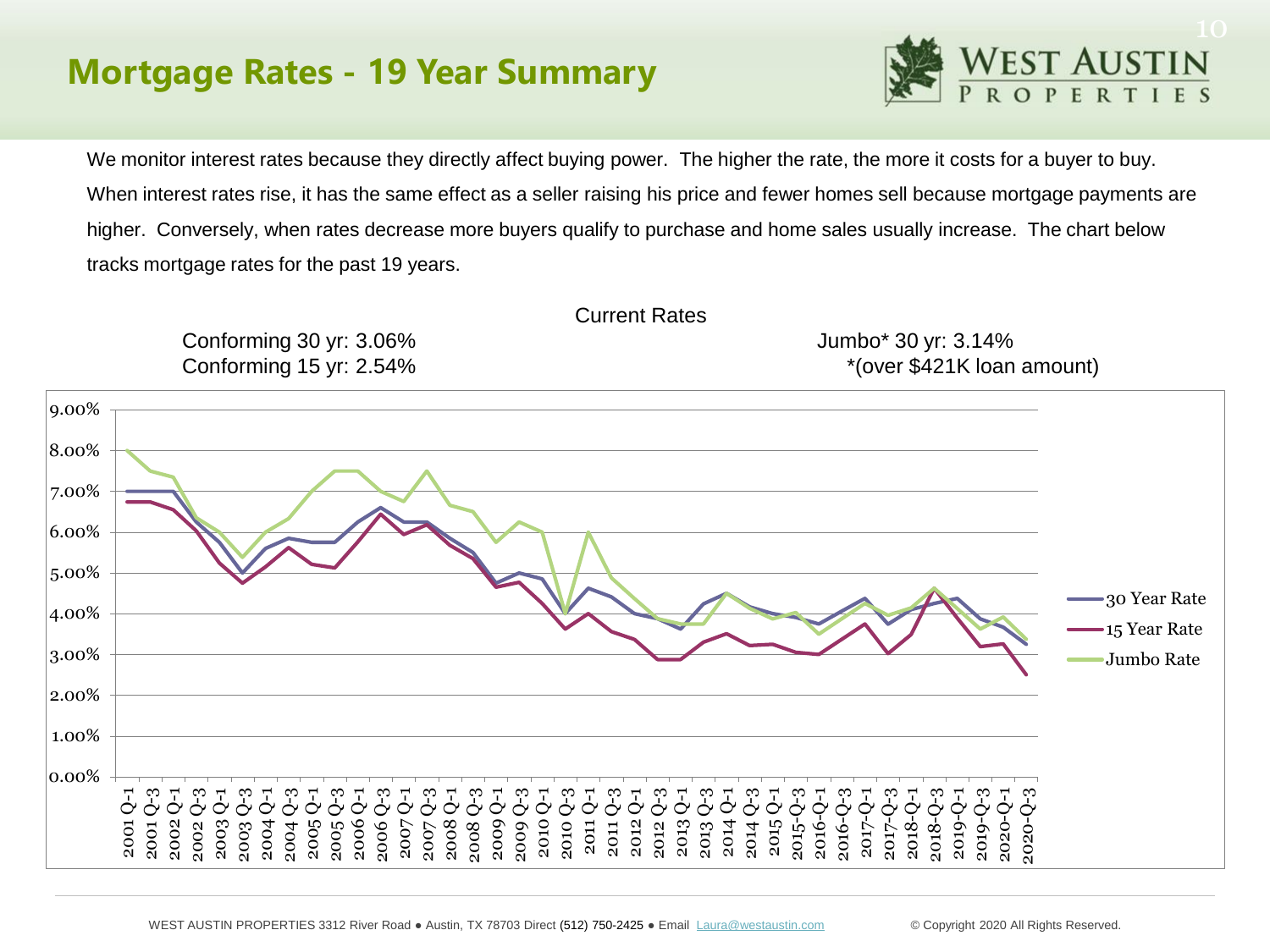8



The chart below follows the trend of average and median sales price per year. Last month the average sales price was \$406,831. The median sold price was \$328,000 last month. The average sales price in October is down 2.61% and the median sales price is down 0.61% from one year ago.

**The chart below shows the annual average and median Austin home sold.** 

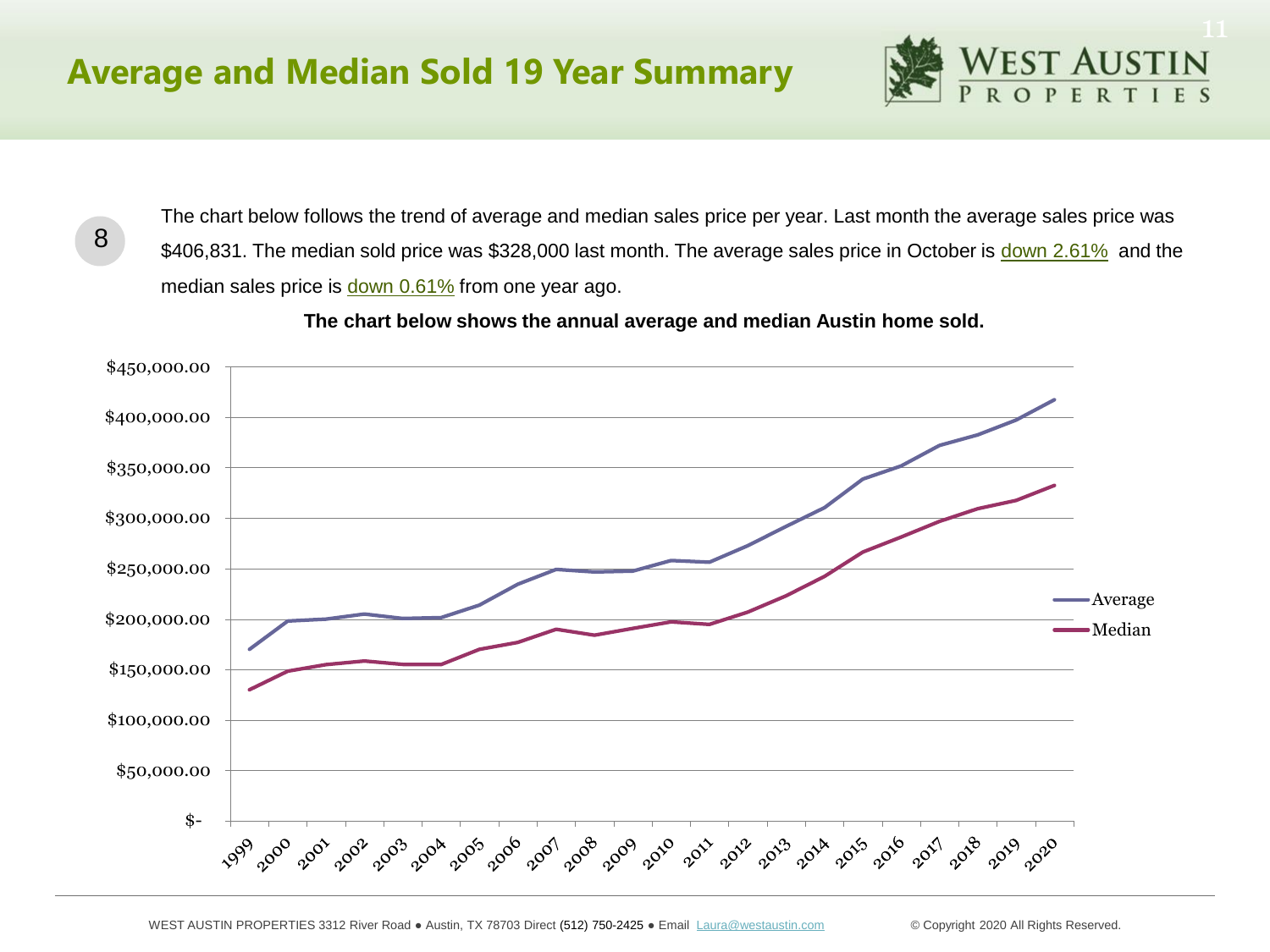# **Average Days on Market 2012-2020**



Of the homes that sold last month, the average amount of days they had been on the market was 45 days. This is 1 day LESS than a year ago.